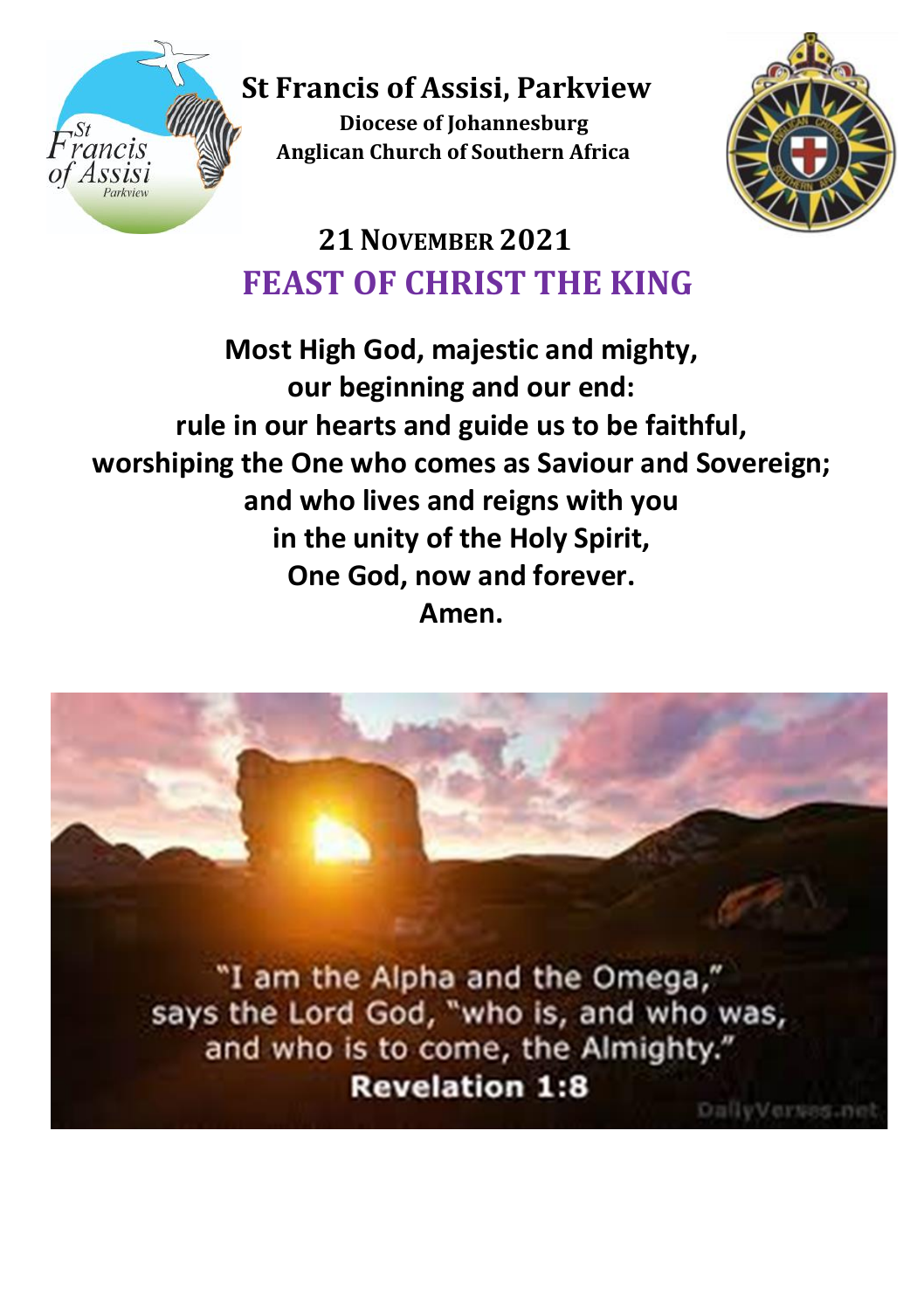## **READINGS FOR TODAY**

2 Samuel 23:1-7 Psalms 132:1-12 Revelation 1:4b-8 John 18:33-37

## **THE PRAYERS OF THE CHURCH**

We pray for **The Church of Bangladesh.** We pray for Steve our Bishop and our Diocese, for Thabo our Metropolitan and the Anglican Church of Southern Africa, for Justin of Canterbury, the Anglican Communion, and all Christians in the world.

## **PRAYER FOR THE WORLD**

Dear Father God, as the school year comes to an end and examinations finish, we pray for education here and throughout the world, at all levels. May the New year start with fewer problems and more stability and provide what young people and children need. We pray this in the name of Jesus our Lord. Amen

#### **PRAYERS FOR PARISHIONERS:**

We pray for all who are preparing for and writing exams, that during this time of challenge they find peace and security in God. May it be a time of clarity of thought, well-focused minds, and responsibly managed time.

**Birthdays**: **Sunday 21**: Mbali Mgobhozi; Santino Malgas; Onalerona Alagbaoso; Matthew Bremmer; **Monday 22:** Thembi Kamanga **Tuesday 23:** Dylan Vorster **Wednesday 24:** Colleen Gordon; Michael Vermooten; Ryan Mackay **Thursday 25:** Hilary Carman; Margaret Lancaster **Friday 26:** Jamie Bremmer; Kefiloe Morand

**Families to be prayed for this week:** Sally ANDERSON; Gordon ANDERSON; Neil and Val ARCHER; Carol ARCHIBALD; Sue ARMSTRONG; Margie and John AUSTIN; Felicity and Trevor BAILEY; Clive BANKS; Mona BARRABLE; Lorraine BEETGE; Catherine BELL

**For those in need of prayer:** Susan Alexander; Bianca Beaumont; Isaac Bergover; Richard Boyce; Lerato Mapefane; Thabani Mudau; Wendy Price; John Reynders; Alicia Siyasiya; Mike Williams: Francis and Lindy Wilson.

**And for those who have long-term needs**: Lucille Evans; Maria Frahm-Arp; Marilyn Gianadda; Elzett Mufamadi; Thandazo Ndlovu; Byron Spratt.

**Year's Mind:** Michael Townsend; Ted Germond; Keith Boon; Liz Franklin

**Rest in peace and rise in glory,** Tukela Nkumba. We pray for Tukela's family especially his sister Fanelwa

# ECO QUOTE

In an attempt to take advantage of nature we are continually harming the environment. If this continues the future generations will have to face more than just climate change. "At present, we are stealing the future, selling it in the present and calling it gross domestic product." - **Paul Hawken**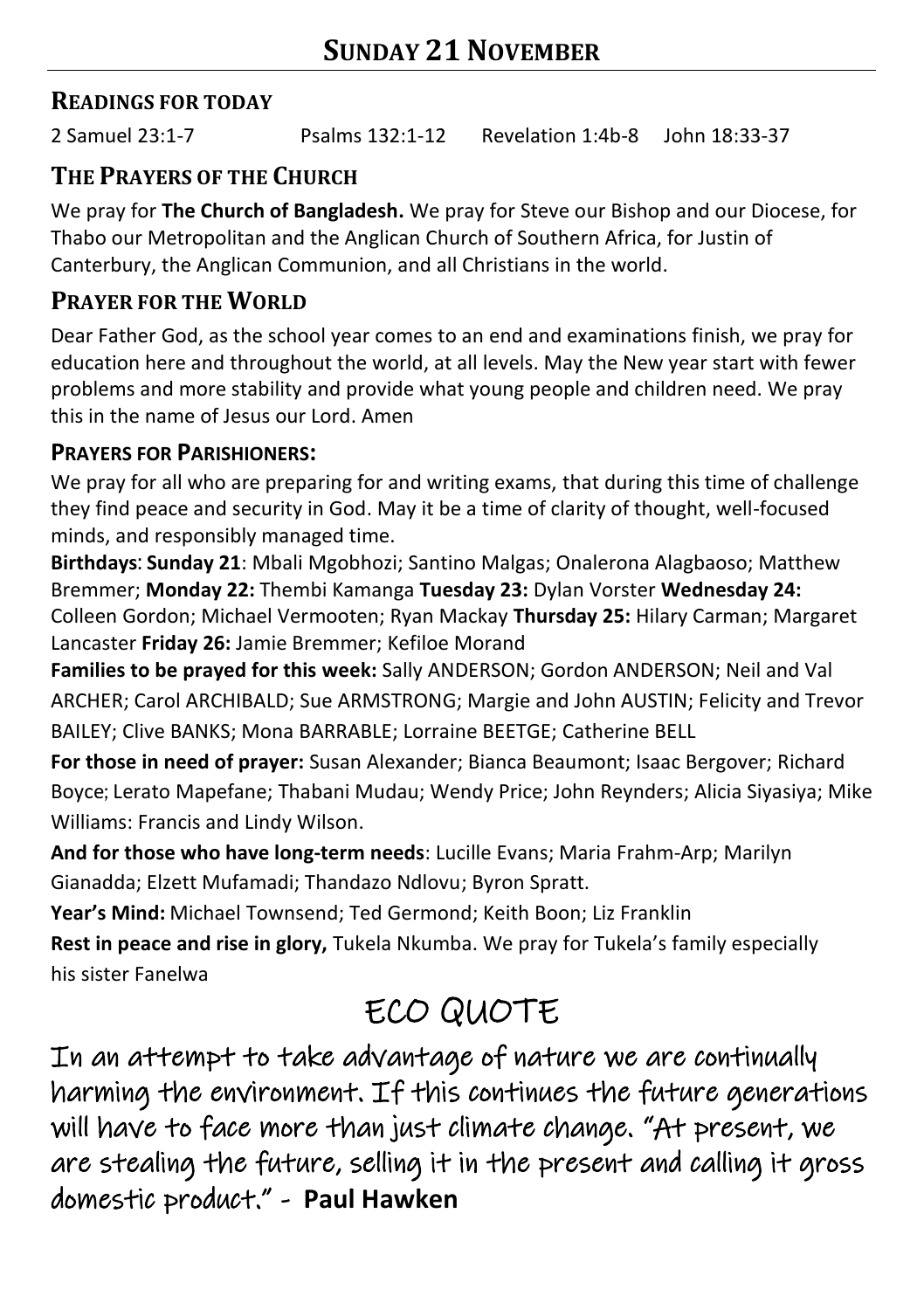| Wednesday | <b>Reflection on YouTube</b>                             |  |  |
|-----------|----------------------------------------------------------|--|--|
| Friday    | 7:00 am Eucharist on Zoom                                |  |  |
|           | https://us02web.zoom.us/j/87859747270                    |  |  |
| Friday    | 4:00 pm & 6:00 pm Youth meet on Zoom.                    |  |  |
| Saturday  | <b>Meditation</b> (Fourth Saturday of the month)         |  |  |
| Sunday    | 8:30 am Church Inclusive - Live on YouTube               |  |  |
|           | https://www.youtube.com/channel/UCt35PbtR_ZhmeLxXjQ3EIBg |  |  |

## **SOME NOTICES**

#### **OUR NEW RECTOR**

We look forward to welcoming **Ven Michelle Pilet** to St Francis from 1 December. We pray for Michelle as she makes this move and for her ministry among us.

Michelle will be instituted by the Bishop on **Sunday 12 December** at our 8.30 service. You are all welcome! A special tea will follow. If you would like to bring something for this tea, please let Laurel know.

#### **PARISH AUCTION SITE**

This auction site has been set to help raise funds for St Francis of Assisi Parkview and any other worthy causes associated with the church and the community. All payments for bids won can be made directly into the church bank account. You are welcome to contact the office if you have any items you would like to auction. Please visit the site using this link and place your bids. <https://www.myminiauction.com/stfrancisparkview>

### **ADVENT 2021- WAITING, WATCHING AND WO(A)NDERING**

Advent begins this year on Sunday, November 28. Let's journey together:

- **An Advent Quite Morning** on Saturday November 27, 8:30-11:00 with a light breakfast ending with a Eucharist (see attachment for more details)
- **Maria's weekly reflections (YouTube)**
- **Meditations** every Saturday morning at 8:30 in person in the Church
- **Advent Market** on 5 December after church (contact Val Archer for further information 083 701 9443)
- **Carol and Family Service** at 5 on Friday 24 December.
- **Late Night and Christmas Mass** at 10 on Christmas Eve
- **Christmas Eucharist** 25 December at 8.30

#### **COMMUNITY CHRISTMAS LUNCH: THURSDAY DECEMBER 16, FROM 9:00 AM**

Planning for our Community Christmas Lunch is under way. We are looking for both donations and volunteers. A list for how you can participate and contribute has been circulated. There is also one at the back of the church. Please let the office know what you will be able to do.